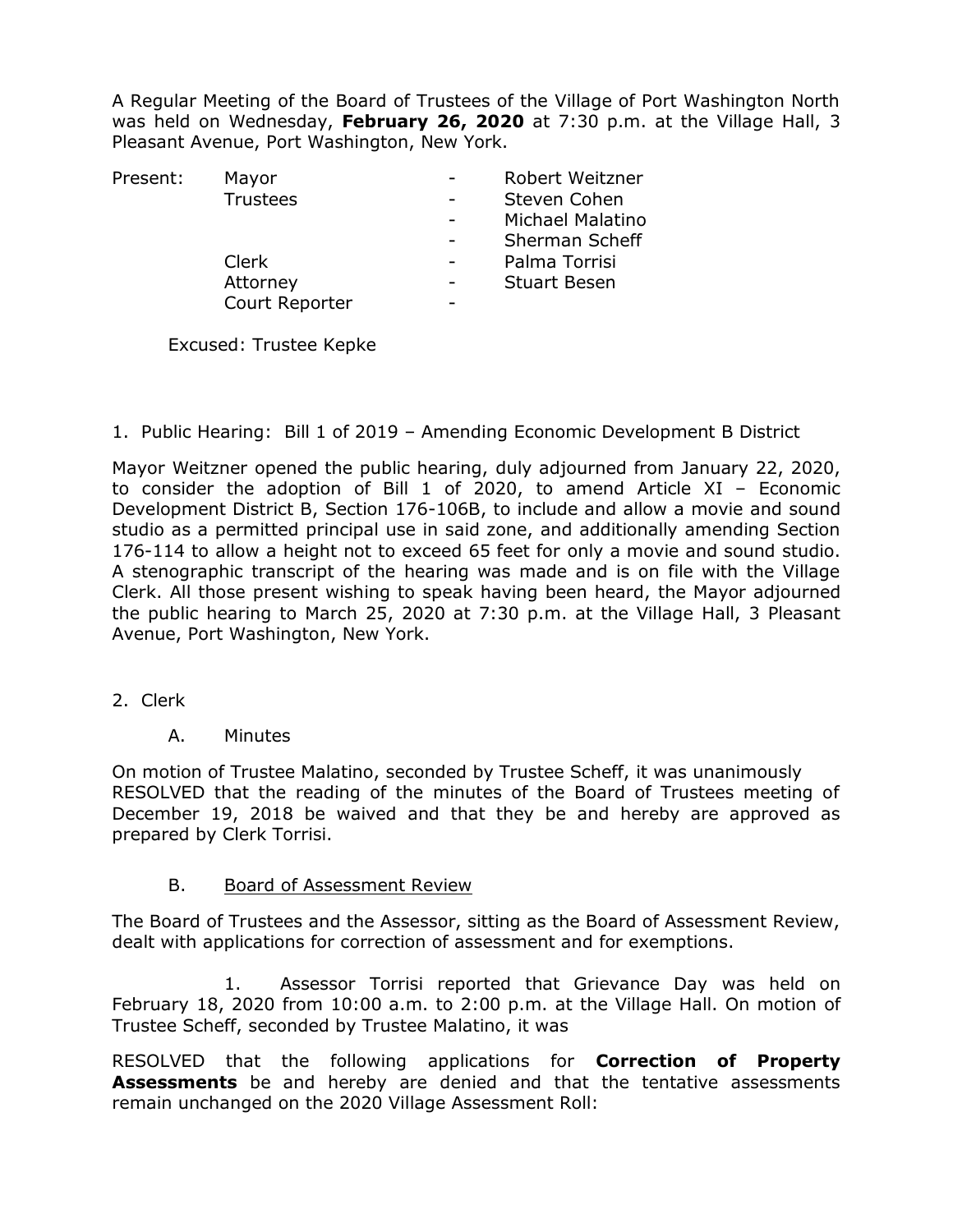|                                            |                         |              |                 |                      | Tentative  | Requested         |
|--------------------------------------------|-------------------------|--------------|-----------------|----------------------|------------|-------------------|
| <b>Name</b>                                | Section                 | <b>Block</b> | $_{\text{Lot}}$ | Unit                 | Assessment | <u>Assessment</u> |
| Malachite Development LLC                  | 4                       | J            | 3               |                      | 2,410      | 241               |
| Valley Road LLC                            | 4                       | J            | 36              |                      | 19,000     | 190               |
| Gerhard & Brigitta Clusener                | 4                       | J            | 37              |                      | 15,000     | 3,750             |
| <b>Two Channel Drive LLC</b>               | 4                       | J            | 690             |                      | 18,929     | 1,892             |
| KBH 85 Harbor Road LLC                     | 4                       | J            | 716             |                      | 100,000    | 1,000             |
| KBH Port Washington Realty LLC             | 4                       | J            | 730             |                      | 125,000    | 1,250             |
| Board of Managers of Mill Pond Acres Condo | 4                       | J            | 775             | 100-152, 200-<br>252 | 3,200      | 800 each          |
| Board of Managers of Mill Pond Acres Condo | 4                       | J            | 775             | 300-443              | 3,900      | 975 each          |
| Helen O'Keefe                              | 4                       | J            | 775             | 102                  | 3,200      | 800               |
| Michael Arnopp                             | 4                       | J            | 775             | 103                  | 3,200      | 800               |
| <b>Harilal Maniar</b>                      | 4                       | J            | 775             | 109                  | 3,200      | 800               |
| Jean Incorvaia                             | 4                       | J            | 775             | 120                  | 3,200      | 800               |
| William & Carolyn Belinsky                 | 4                       | J            | 775             | 125                  | 3,200      | 800               |
| June Brereton                              | 4                       | J            | 775             | 131                  | 3,200      | 800               |
| Cynthia Salzan                             | 4                       | J            | 775             | 143                  | 3,200      | 800               |
| Gino DiBenedetto                           | 4                       | J            | 775             | 218                  | 3,200      | 800               |
| Cynthia Hill                               | 4                       | J            | 775             | 221                  | 3,200      | 800               |
| Mary Lu Dempsey                            | 4                       | J            | 775             | 222                  | 3,200      | 800               |
| Ronnie Heller                              | $\overline{\mathbf{4}}$ | J            | 775             | 223                  | 3,200      | 800               |
| Vicki Windler                              | 4                       | J            | 775             | 228                  | 3,200      | 800               |
| Life Estate of Patricia Mentesana          | 4                       | J            | 775             | 233                  | 3,200      | 940               |
| Mary Suzanne Barry                         | 4                       | J            | 775             | 234                  | 3,200      | 800               |
| Saul Lieberman                             | 4                       | J            | 775             | 240                  | 3,200      | 800               |
| Sheila Schneider                           | 4                       | J            | 775             | 303                  | 3,900      | 975               |
| <b>Harold Cohen</b>                        | 4                       | J            | 775             | 305                  | 3,900      | 975               |
| Robert Hartigan                            | 4                       | J            | 775             | 308                  | 3,900      | 975               |
| Raymond & Laura Furey                      | 4                       | J            | 775             | 336                  | 3900       | 390               |
| Eli Dzen                                   | 4                       | J            | 775             | 340                  | 3900       | 975               |
| Henry Lo                                   | 4                       | J            | 775             | 350                  | 3900       | 975               |
| <b>Gopal Sawhney</b>                       | 4                       | J            | 775             | 354                  | 3,900      | 975               |
| Harriet Orenstein                          | 4                       | J            | 775             | 358                  | 3,900      | 975               |
| <b>Robert Trunz</b>                        | $\overline{\mathbf{4}}$ | J            | 775             | 360                  | 3,900      | 975               |
| Carlo & Kathleen Manganillo                | 4                       | J            | 775             | 364                  | 3900       | 390               |
| Paula Cohn                                 | 4                       | J            | 775             | 404                  | 3,900      | 975               |
| Joseph Hohenstein                          | 4                       | J            | 775             | 407                  | 3900       | 975               |
| Lina Armata                                | $\overline{\mathbf{4}}$ | J            | 775             | 421                  | 3900       | 975               |
| Elizabeth Viola                            | 4                       | J            | 775             | 424                  | 3,900      | 975               |
| Sondra Winder                              | 4                       | J            | 775             | 426                  | 3,900      | 975               |
| 84 Shore Road Development Realty           | 4                       | $N-2$        | 411             |                      | 14,250     | 3,563             |
| Bill Wolf Petroleum Corp.                  | 4                       | $N-2$        | 412             |                      | 21,500     | 5,375             |
| Frederick Hehn, Jr.                        | 4                       | Q            | 31              |                      | 1,620      | 405               |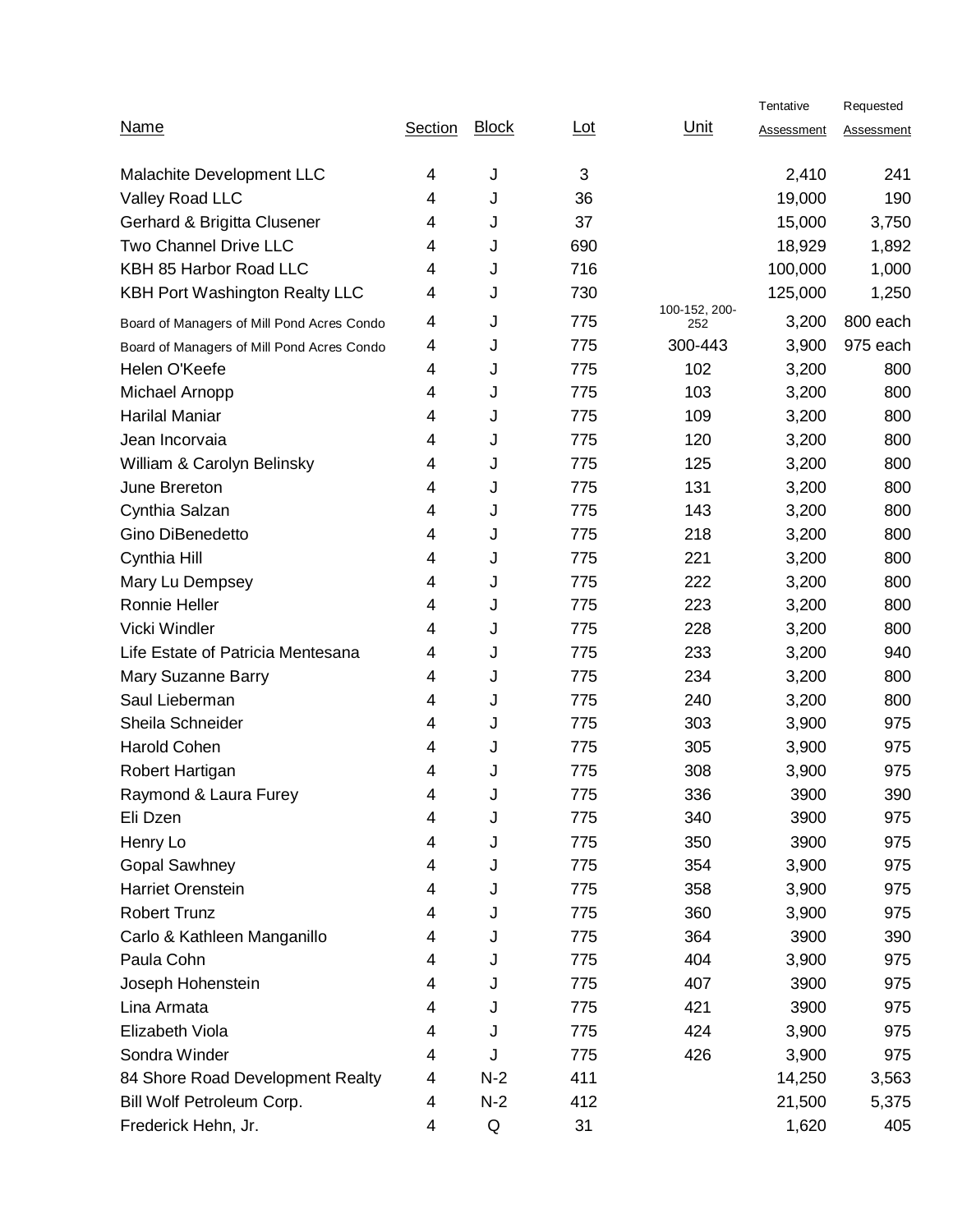| Barbara Wayne                          | 4                       | Q   | 134     | 1,680  | 420      |
|----------------------------------------|-------------------------|-----|---------|--------|----------|
| Bernie Yatauro                         | $\overline{4}$          | Q   | 226     | 9,500  | 950      |
| 15 Smull Place LLC                     | 4                       | Q   | 227     | 17,280 | 4,320    |
| 15 Smull Place LLC                     | $\overline{4}$          | Q   | 227     | 17,280 | 1,728    |
| Grt. Ret. Annuity Trust of Amrit Sethi | 4                       | Q   | 236     | 13,000 | 130      |
| Diane Prudenti & Sal Spezio            | 4                       | Q   | 243     | 10,180 | 5,090    |
| Ayako Norton                           | 4                       | Q   | 253     | 8,640  | 4,320    |
| Ann McQuade                            | 4                       | Q   | 247     | 5512   | 1378     |
| <b>Richard Scallon</b>                 | 4                       | 28  | $64*$   | 7,298  | 3,649    |
| Mark & Doris Novick                    | 4                       | 28  | 68 & 69 | 8400   | 840      |
| Beverly & Stephen Hazelkorn            | 4                       | 28  | 72 & 73 | 8,520  | 4,260    |
| Donn & Jacqueline Pozan                | 4                       | 28  | 76      | 8,100  | 4,050    |
| Albert Bartkoski                       | 4                       | 29  | 225     | 8,760  | 2,190    |
| Michael Rabin                          | 4                       | 29  | 229     | 9,630  | 4,815    |
| Francesco & Luisa Capogna              | 4                       | 31  | 29      | 6,000  | 600      |
| John Fico                              | 4                       | 31  | 99      | 6,313  | 1,578    |
| Adriana Burcea                         | 4                       | 31  | 104     | 5,915  | 1,479    |
| John Fico                              | 4                       | 31  | 106     | 8,050  | 2,013    |
| <b>Dianne Kornahrens</b>               | 4                       | 31  | 108     | 5,075  | 1,269    |
| Jennifer Banta & Frank Banta           | 4                       | 32  | 8       | 10,447 | 940      |
| Jean Szaro                             | $\overline{4}$          | 32  | 12      | 3,040  | 760      |
| Paul Cicchetti                         | 4                       | 32  | 114     | 2,200  | 550      |
| Bay Land Leasing LLC                   | 4                       | 48  | 38      | 12,000 | 2,400    |
| Jack Santomauro                        | 4                       | 48  | 39      | 6,380  | 1,595    |
| V & S Realty Corp.                     | 4                       | 48  | 40      | 6,380  | 1,595    |
| MNK Management Corp.                   | 4                       | 48  | 41      | 25,250 | 252      |
| 15 Smull Place LLC                     | 4                       | 48  | 49      | 6,720  | 1,680    |
| SK Foods Corp.                         | 4                       | 51  | 17      | 3,709  | 37       |
| SK Foods Corp.                         | $\overline{4}$          | 51  | 109     | 4,606  | 46       |
| SK Foods Corp.                         | 4                       | 51  | 111     | 16,485 | 165      |
| Stacey Manzino                         | 4                       | 115 | 19      | 11,760 | 9,889    |
| Stephen Corteselli                     | 4                       | 115 | 20      | 11,600 | 5,800    |
| Evan Wollis                            | 4                       | 115 | 43      | 6,800  | 1,700    |
| <b>Elaine Sands</b>                    | $\overline{\mathbf{4}}$ | 115 | 51      | 7,800  | 1,950    |
| Harris Baltch & Sarah Sher             | 4                       | 115 | 53      | 10,000 | 5,000    |
| Robyn Perlman                          | 4                       | 115 | 57      | 9,400  | 2,350    |
| Merle Colchamiro                       | 4                       | 115 | 60      | 9,448  | 4,724    |
| Ralph & Bari Cenname                   | $\overline{\mathbf{4}}$ | 115 | 61      | 10,272 | 5,136    |
| Stephen Newman                         | 4                       | 115 | 72      | 9,737  | 4,868.50 |
| Michael Vaitzman                       | 4                       | 115 | 73      | 8,300  | 2,075    |
| Tonia Finkelstein                      | 4                       | 115 | 74      | 7,500  | 1,875    |
| David McCallin                         | 4                       | 115 | 86      | 9,900  | 4,950    |
| Philip Ninan                           | 4                       | 115 | 88      | 8,000  | 2,000    |
| Gail Whelan                            | 4                       | 116 | 13      | 6,150  | 1,538    |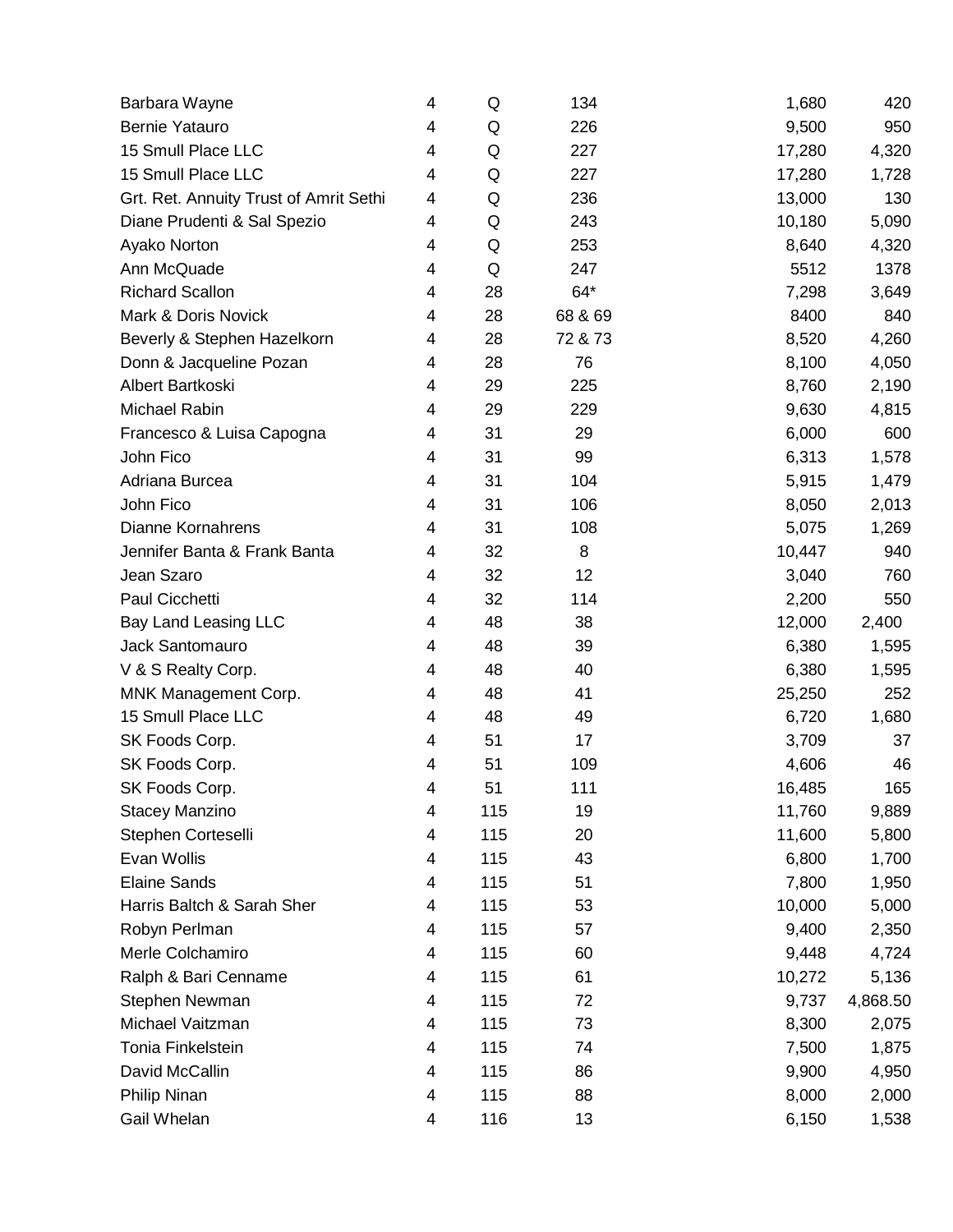| Anne Marie Iannizzi                    | 4 | 116 | 19                         | 10,170  | 2,400    |
|----------------------------------------|---|-----|----------------------------|---------|----------|
| Jiva Chatrath                          | 4 | 116 | 24                         | 9,300   | 2,325    |
| <b>Stuart &amp; Adele Demsker</b>      | 4 | 116 | 30                         | 7,600   | 3,800    |
| Robert Lorenzini                       | 4 | 116 | 32                         | 7,030   | 1,758    |
| Phyllis Weinberger Trust               | 4 | 116 | 33                         | 8,810   | 2,202    |
| Sally Schneider                        | 4 | 117 | $\overline{c}$             | 6,930   | 1,733    |
| <b>Glenn Kustal</b>                    | 4 | 117 | $\overline{\mathcal{A}}$   | 6,650   | 1,663    |
| Elena Goloubeva                        | 4 | 117 | 5                          | 7,128   | 1,782    |
| Andrew Hausspiegel & Shelly<br>Goodman | 4 | 117 | 9                          | 7,968   | 797      |
| Sam Liu & Wei Wei Xia                  | 4 | 117 | 10                         | 9,930   | 4,965    |
| <b>Gerald Fine</b>                     | 4 | 117 | 12                         | 6,200   | 1550     |
| Benjamin & Leslie Hurst                | 4 | 117 | 18                         | 9,010   | 4,505    |
| Alexander Hoffman                      | 4 | 117 | 32                         | 8,132   | 2,033    |
| Brian F. Owens                         | 4 | 117 | 37                         | 14,500  | 3,625    |
| <b>Eloy Peral</b>                      | 4 | 118 | 13                         | 10,900  | 9,280    |
| <b>Michael Morales</b>                 | 4 | 118 | 41                         | 8,828   | 2,207    |
| Hillary & Jay Beberman                 | 4 | 118 | 42                         | 9,870   | 2,467    |
| <b>Russell &amp; Rachel Garber</b>     | 4 | 118 | 43                         | 10,163  | 5,081.50 |
| <b>Bruce &amp; Carol Barron</b>        | 4 | 118 | 48                         | 9,800   | 4,900    |
| Robert & Silva Michel                  | 4 | 119 | 16                         | 8,170   | 4,085    |
| Andrew Hollander                       | 4 | 119 | 17                         | 9,720   | 2,430    |
| Adam & Tracy Milner                    | 4 | 119 | 23                         | 10,395  | 5,197.50 |
| Brenna & Kolomer                       | 4 | 119 | 31                         | 9,072   | 2,268.00 |
| Florence Imperatore                    | 4 | 120 | 6                          | 10,670  | 2,668    |
| Yasuko Onizawa                         | 4 | 120 | 25                         | 8,350   | 2,088    |
| <b>Christine Galluccio</b>             | 4 | 120 | 27                         | 7,520   | 1,880    |
| <b>Fanny Tsou</b>                      | 4 | 120 | 30                         | 7,820   | 1,955    |
| <b>Frances Conner</b>                  | 4 | 120 | 31                         | 8,830   | 2,208    |
| Two Channel Drive LLC                  | 4 | 123 | 8 & 54                     | 121,856 | 12,185   |
| Thomas E. Hoar Inc.                    | 4 | 123 | 15                         | 32,000  | 6,400    |
| Steven Klein                           | 4 | 123 | 16 & 26<br>18, 20, 23, 24, | 25,000  | 2,500    |
| Parviz Farahzad                        | 4 | 123 | 43                         | 350,000 | 35,000   |
| Fab-Con Machinery Corp.                | 4 | 123 | 28                         | 34,000  | 6,800    |
| Sara Mody Holdings Inc.                | 4 | 123 | 29 & 30                    | 46,000  | 9,200    |
| Parviz Farahzad                        | 4 | 123 | 50                         | 60,000  | 6,000    |
| Two Channel Drive LLC                  | 4 | 123 | 51                         | 986     | 98       |
| Dana Maiman                            | 4 | 124 | 3                          | 8,505   | 2,126    |
| <b>Marilyn Siegel</b>                  | 4 | 124 | $\overline{7}$             | 8,040   | 2,010    |
| Shudan Zheng                           | 4 | 124 | 9                          | 8,670   | 2,167    |
| Douglas & Elyse Brenner                | 4 | 124 | 13                         | 9,050   | 4,525    |
| Neil Edson                             | 4 | 124 | 19                         | 8,363   | 4,290    |
| Nancy Larick & Eric Mohr               | 4 | 124 | 22                         | 8,090   | 4,045    |
| Arlene Cummings                        | 4 | 124 | 26                         | 7,370   | 1,843    |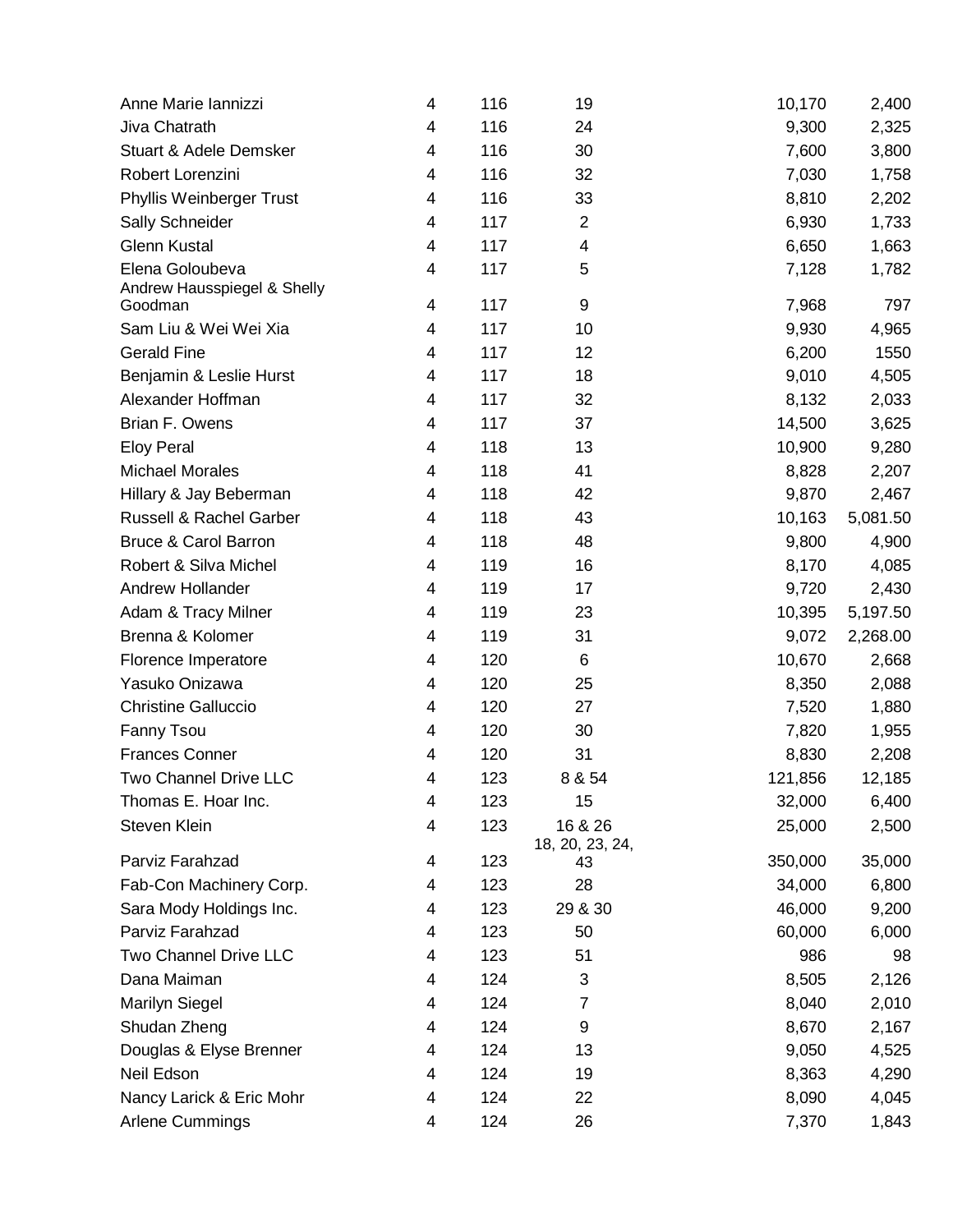| <b>Katherine Gallo</b>                                 | 4                       | 124 | 33             | 8,550   | 4,275    |
|--------------------------------------------------------|-------------------------|-----|----------------|---------|----------|
| Reyhan Kivrak                                          | $\overline{\mathbf{4}}$ | 125 | $\overline{7}$ | 9,560   | 2,390    |
| Raymond Lee & Shuang Wu                                | 4                       | 125 | 8              | 8,515   | 4,257.50 |
| William McFadden                                       | 4                       | 125 | 15             | 8,300   | 4,150.00 |
| Giovanni Cerroni                                       | $\overline{\mathbf{4}}$ | 125 | 16             | 8,400   | 2,100    |
| New York Community Bank                                | 4                       | 125 | 19             | 1,560   | 390      |
| New York Community Bank                                | 4                       | 125 | 22             | 16,670  | 4,168    |
| New York Community Bank                                | 4                       | 125 | 23             | 1,770   | 442      |
| <b>Bonnie Kline</b>                                    | 4                       | 126 | 16             | 8,000   | 2,000    |
| John Kondilis                                          | 4                       | 126 | 22             | 7,757   | 1,939    |
| Seth Diamond & Suzanne Frank                           | 4                       | 126 | 23             | 8,350   | 4,175    |
| <b>Heath Levine</b>                                    | 4                       | 127 | 24             | 8,130   | 2,033    |
| Claude Haussmann                                       | 4                       | 127 | 26             | 8,800   | 7,625    |
| Soundview Gardens Inc.                                 | 4                       | 128 | 17             | 120,881 | 24,176   |
| Spivack Realty Co. Inc.                                | 4                       | 128 | 21             | 93,000  | 18,600   |
| Spivack Realty Co. Inc.                                | 4                       | 128 | 23             | 99,800  | 19,960   |
| Spivack Realty Co. Inc.                                | $\overline{\mathbf{4}}$ | 128 | 24             | 97,200  | 19,440   |
| Walgreen Eastern Colnc, LBUBS, et                      |                         |     |                |         |          |
| al                                                     | 4                       | 129 | 1              | 108,100 | 10,810   |
| Target Corp.                                           | $\overline{\mathbf{4}}$ | 129 | 1              | 108,100 | 1,801    |
| 99 Shore Road LLC<br>Walgreen Eastern Colnc, LBUBS, et | $\overline{\mathbf{4}}$ | 129 | 7              | 4,340   | 1,085    |
| al                                                     | 4                       | 129 | 10, 12, 14C    | 291,900 | 29,190   |
| 99 Shore Road LLC                                      | $\overline{4}$          | 129 | 15A & 15C**    | 15,660  | 3,915    |
| Christopher & Filomena Riviezzo                        | 4                       | 134 | $\overline{c}$ | 8,500   | 4,250    |
| Marc Kaplan                                            | 4                       | 134 | 6              | 9,110   | 2,278    |
| Abraham & Roya Neissani                                | 4                       | 134 | 9              | 9,342   | 4,671    |
| Joshua Orchant                                         | 4                       | 134 | 10             | 10,200  | 5,100    |
| Jack Obadia                                            | 4                       | 134 | 12             | 7,971   | 1,993    |
| Joan Evans                                             | 4                       | 134 | 19             | 8,560   | 4,280    |
| <b>Beth Burstein</b>                                   | 4                       | 134 | 21             | 8,350   | 2,088    |
| <b>Eleanor Colasante</b>                               | 4                       | 134 | 22             | 8,250   | 2,063    |
| Sam Chiu                                               | 4                       | 134 | 25             | 8,420   | 940      |
| Jack Mishan                                            | 4                       | 134 | 30             | 10,250  | 1,025    |
| James Moroney & Cindy Jan                              | 4                       | 134 | 34             | 8,748   | 4,374    |
| Cary & Barrie Krefetz                                  | 4                       | 134 | 35             | 10,300  | 5,150    |
| Doug & Tracy Lehrer                                    | 4                       | 134 | 37             | 9,380   | 2,345    |
| <b>Richard Gallucci</b>                                | $\overline{\mathbf{4}}$ | 134 | 41             | 8,107   | 2,027    |
| Robert & Andrea Grossman                               | 4                       | 135 | 14             | 9,900   | 4,950    |
| Zoya Kapoor                                            | 4                       | 135 | 16             | 8,934   | 4,467    |
| Linda Lejman                                           | 4                       | 135 | 17             | 7,750   | 1,938    |
| Mona Davis                                             | 4                       | 135 | 20             | 8,750   | 875      |
| David Goh                                              | 4                       | 135 | 24             | 7,802   | 1,951    |
| Kenneth& Lisa Roedel                                   | 4                       | 135 | 25             | 7,115   | 712      |
| Stephen & Helene Weingrow                              | 4                       | 135 | 28             | 9,180   | 4,590    |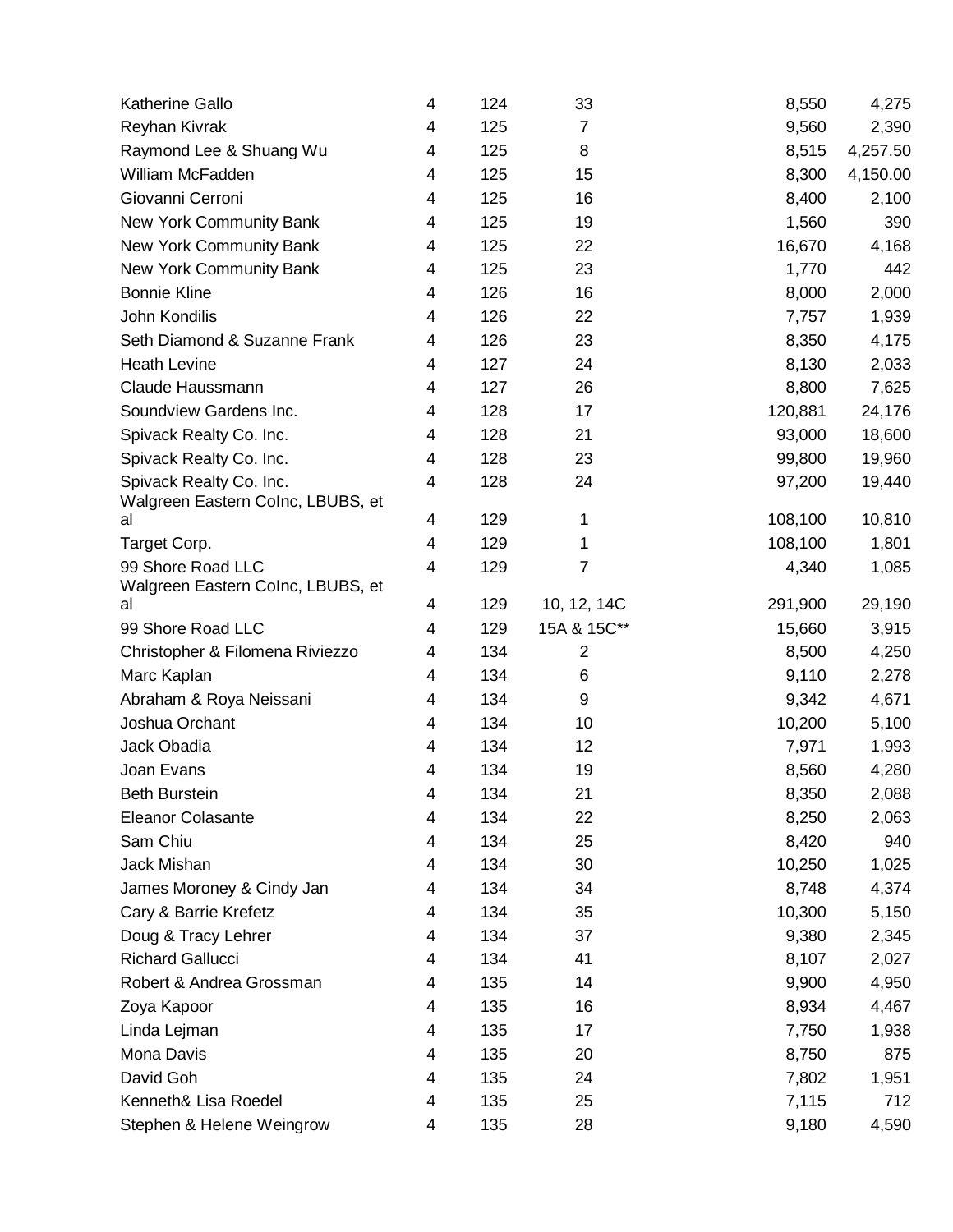| Robert & Rita Marcus               | 4 | 135            | 37             | 9,440  | 4,720 |
|------------------------------------|---|----------------|----------------|--------|-------|
| Keivan & Thea Farhadian            | 4 | 135            | 38             | 10,560 | 5,280 |
| Michael & Patricia Fried           | 4 | 135            | 40             | 9,860  | 4,930 |
| Larry & Brooke Salit               | 4 | 136            | 3              | 8,400  | 4,200 |
| Caryn & Adam Sandman               | 4 | 136            | 6              | 9,900  | 4,950 |
| <b>Howard Kingsley</b>             | 4 | 136            | 14             | 9,840  | 940   |
| George & Paulianthi Diamantakis    | 4 | 136            | 19             | 10,250 | 5,125 |
| <b>Robert Berg</b>                 | 4 | 136            | 23             | 9,900  | 4,950 |
| Marc & Kathleen Levinson           | 4 | 136            | 27             | 9,550  | 4,775 |
| Maxine Felsen                      | 4 | 136            | 29             | 7,500  | 1,875 |
| <b>Kevin Morris</b>                | 4 | 136            | 32             | 10,130 | 5,065 |
| Myra Barr                          | 4 | 136            | 34             | 8,532  | 2,133 |
| Joseph Visco                       | 4 | 137            | 1              | 10,090 | 101   |
| Patrick Lanoue                     | 4 | 137            | 11             | 8,600  | 2,150 |
| Henry & Josephine Cosenza Trust    | 4 | 137            | 17             | 8,400  | 4,200 |
| Mario & Dana Truglio               | 4 | 137            | 19             | 9,010  | 4,505 |
| Paul Berberich                     | 4 | 137            | 21             | 8,910  | 4,455 |
| <b>Vasilios Petratos</b>           | 4 | 137            | 26             | 6,800  | 1,700 |
| <b>Ruth Pleines</b>                | 4 | 137            | 27             | 8,670  | 2,168 |
| Robert & Jane Weitzner             | 4 | 137            | 29             | 10,820 | 2,705 |
| Marsha Javer                       | 4 | 137            | 33             | 7,650  | 1,913 |
| Alexander Khaykin & Raufova Yana   | 4 | 137            | 35             | 8,980  | 2,245 |
| Sheldon Greenbaum                  | 4 | 137            | 47             | 7,250  | 1,813 |
| <b>Brian Kolen</b>                 | 4 | 137            | 55             | 11574  | 5787  |
| Burton & Sharyn Falkenstein        | 4 | 138            | $\overline{2}$ | 9,540  | 4,770 |
| <b>Esther Levine</b>               | 4 | 138            | 10             | 8,300  | 2,075 |
| David & Deborah Silberg            | 4 | 138            | 11             | 9,600  | 5,275 |
| Peter & Nancy Verdi                | 4 | 138            | 12             | 9,600  | 2,400 |
| Benjamin & Shlomit Eisner          | 4 | 138            | 14             | 10,780 | 5,390 |
| <b>Steven Fenton</b>               | 4 | 138            | 18             | 9,505  | 2,376 |
| M.E.L. Seagull Family Ltd. Ptrshp. | 4 | 138            | 19             | 10,150 | 2,537 |
| Ivan & Betty Debel                 | 4 | 138            | 24             | 9,700  | 4,850 |
| <b>Harold Ratner</b>               | 4 | 138            | 25             | 7560   | 1890  |
| Adriana Llewellyn                  | 5 | $\overline{c}$ | 4              | 3,412  | 853   |
| Shao Hong Zheng                    | 5 | $\overline{2}$ | $\mathbf 5$    | 10,020 | 2,505 |
| <b>Marianne Clemett</b>            | 5 | $\overline{2}$ | 6              | 3,380  | 940   |
| Jeffrey & Carol Hafer              | 5 | $\overline{2}$ | $\overline{7}$ | 5,670  | 940   |

\* Lot 65 was not grieved.

\*\* Lot 15C is not in the Village.

Vote was recorded as follows: Trustee Cohen-absent, Trustee Malatino-aye, Trustee Scheff-aye, Mayor Weitzner-aye. Motion carried.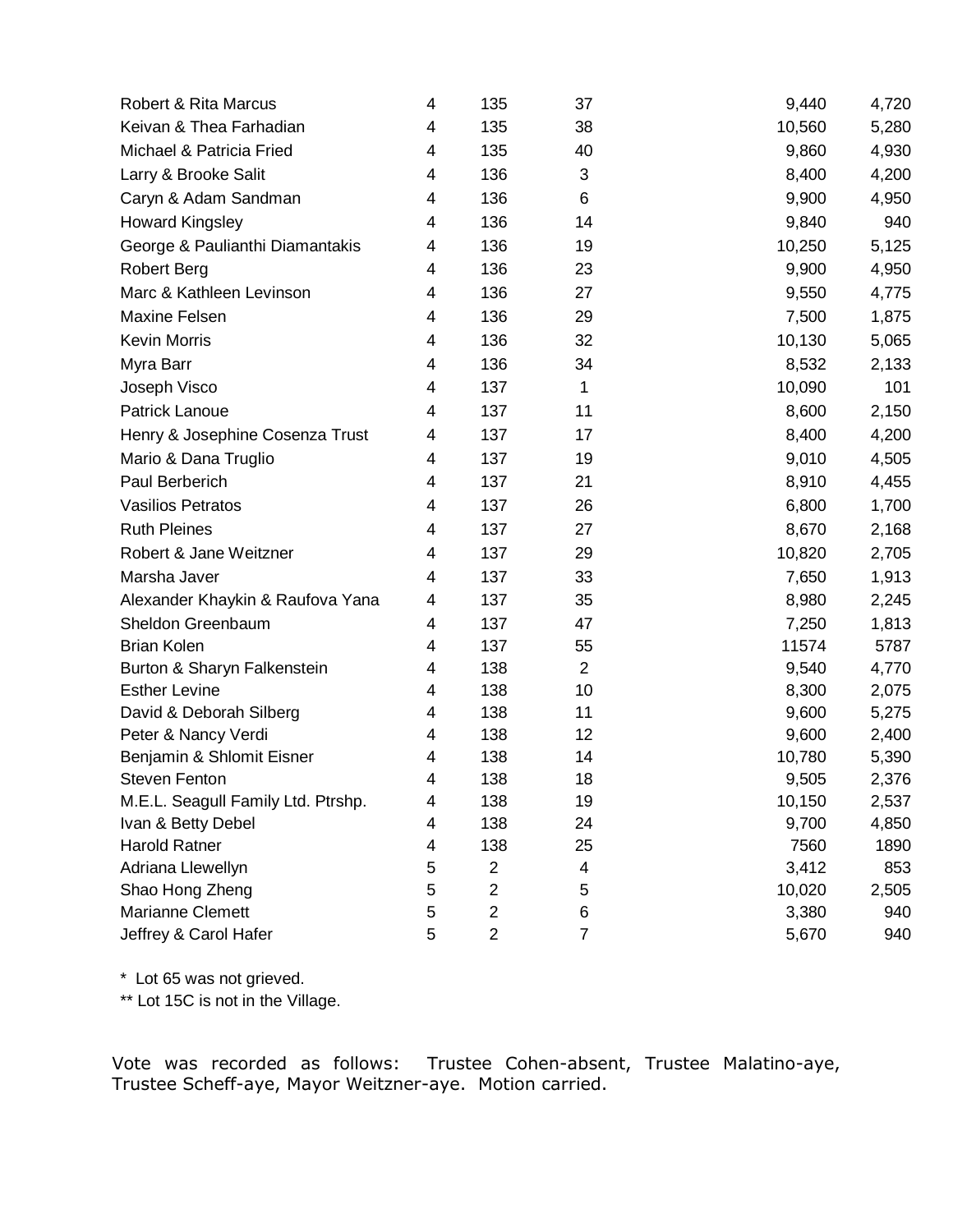## 2. Veterans Exemptions

On motion of Trustee Malatino, seconded by Trustee Scheff, it was unanimously RESOLVED that the following applications for **Veteran Exemptions** for the 2020 Assessment Roll, in the net amount of \$1,457.00, be and hereby are approved:

| <u>Name</u>                |   |    | Section-Block-Lot-Unit | \$ Amount |
|----------------------------|---|----|------------------------|-----------|
| Ronald & Rosalyn Henderson | 4 | 48 | 46.                    | -872.     |
| Laura & Raymond Furey      |   |    | - 775 - 336            | 585.      |

### 3. Senior Citizens Exemptions

On motion of Trustee Scheff, seconded by Trustee Malatino, it was unanimously RESOLVED that the following applications for **Senior Citizens Exemption**, totaling \$24,585.00, for the 2020 Assessment Roll be and hereby are approved:

| Name                    |   | Section-Block-Lot-Unit |     |     | \$ Amount |
|-------------------------|---|------------------------|-----|-----|-----------|
| Joan Byrne              | 4 |                        | 775 | 200 | 1,600.    |
| Mario & Bertha Catu     | 4 |                        | 11  | --  | 2,343.    |
| Nicoletta Chimienti     | 4 |                        | 40  |     | 4,777.    |
| Shahin Farahan          | 4 | 125                    | 9   |     | 3,050.    |
| <b>Milton Katz</b>      | 4 |                        | 775 | 214 | 1,440.    |
| Joseph & Bernice Keller | 4 | 126                    | 24  |     | 3,400.    |
| Melvyn Kimmel           | 4 | 115                    | 71  |     | 2,110.    |
| Sandra Rosseland        | 4 |                        | 775 | 248 | 1,600     |
| Sally Schneider         | 4 |                        |     |     | 3,465.    |

### C. Assessment Roll 2020/2021 Completed

Assessor Torrisi reported that the Assessment Roll for the year 2020/2021 was finally completed and filed in the office of the Village Clerk.

### D. Payments in Lieu of Taxes

On motion of Trustee Scheff, seconded by Trustee Malatino, it was unanimously RESOLVED that, pursuant to New York State's LIPA Reform Act of 2013, which limits the authority of the Long Island Power Authority (LIPA) to make payments in lieu of taxes to municipalities that exceed the payments in lieu of taxes made in the immediately preceding year by more than two percent (2%), the following payments in lieu of taxes, as determined by the Village Assessor, are established for LIPA for the fiscal year commencing June 1, 2020 and ending May 31, 2021:

| Utility           | \$7,491.10 |
|-------------------|------------|
| Special Franchise | 860.64     |

And, be it further RESOLVED that the Village Clerk is hereby directed to remit invoices to PSEG Long Island in the amounts set forth above, which invoices shall be due and payable on June 1, 2020 without penalty and, if the invoices remain unpaid after July 1, 2020, five percent (5%) interest will be added for the first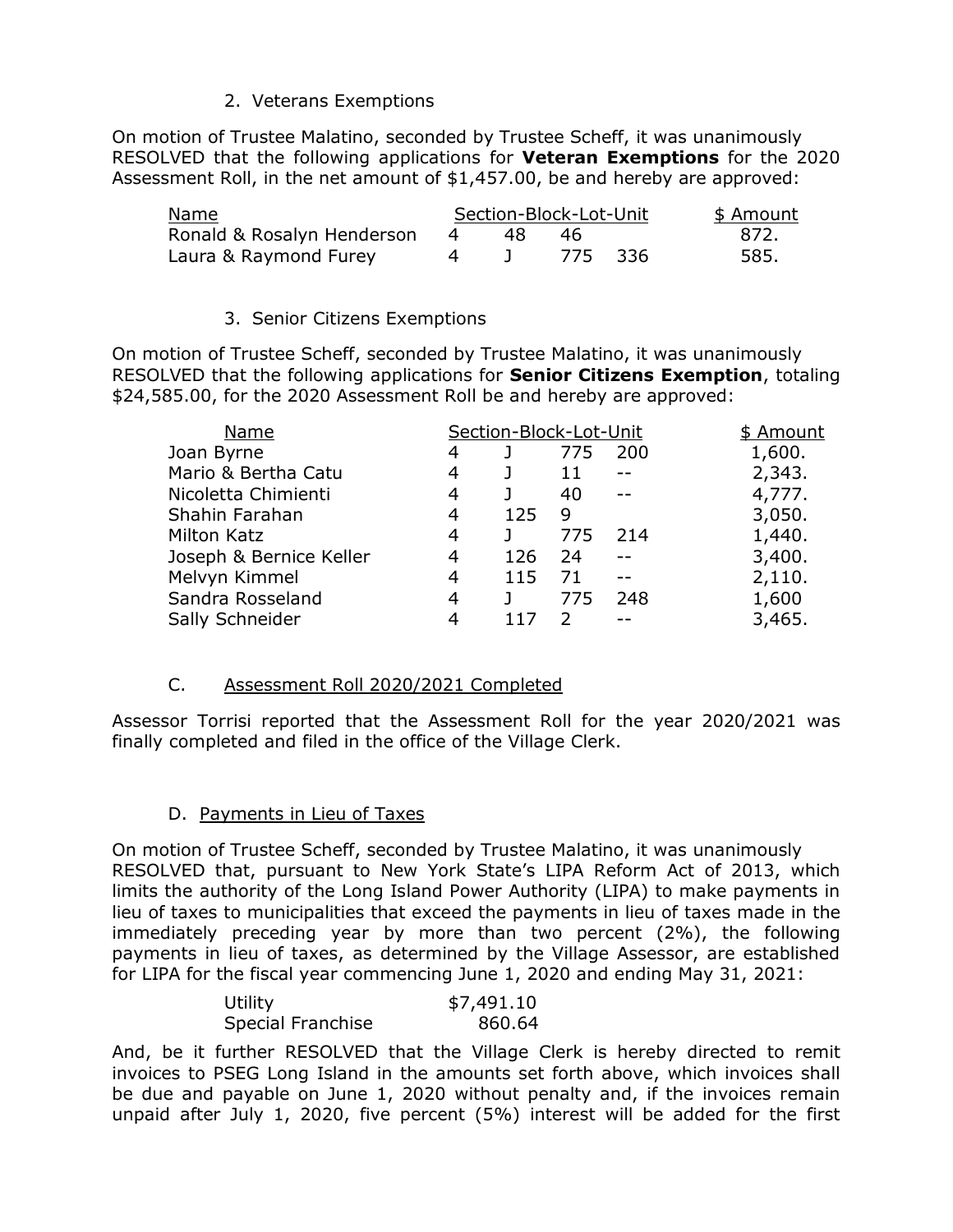month and an additional one percent (1%) for each month or fraction thereof thereafter.

## E. Annual Meeting & Budget Hearing

On motion of Trustee Scheff, seconded by Trustee Malatino, it was unanimously RESOLVED that the Board of Trustees will hold the Annual Meeting of the Village of Port Washington North at the Port Washington North Village Hall, 3 Pleasant Avenue, Port Washington, New York, on Wednesday, April 22, 2020 at 7:30 p.m.; and be it further

RESOLVED that the Board of Trustees of the Village of Port Washington North will hold a Public Hearing at 7:45 p.m. on Wednesday, April 22, 2020 at 3 Pleasant Avenue, Port Washington, New York 11050, with respect to the Tentative Budget of the Village for the fiscal year June 1, 2020 to May 31, 2021. The Tentative Budget provides an annual salary of \$5,000 for the Mayor and an annual salary of \$3,000 for each Trustee.

3. Treasurer

### A. Abstract of Vouchers

On motion of Trustee Malatino, seconded by Trustee Scheff, it was unanimously RESOLVED that the reading of the General Fund Abstract of Vouchers #218, totalling \$40,932.71, and the Trust & Agency Abstract of Vouchers #160, totalling \$49.00, be waived and that they be and hereby are approved as prepared by Treasurer Bella.

B. Budget Report

On motion of Trustee Scheff, seconded by Trustee Malatino, it was unanimously RESOLVED that the Budget Report as of January 31, 2020, showing the General Fund Balance to be \$1,801,854.06 and the Trust & Agency Fund Balance to be \$29,549.20, and the modifications contained therein, be and hereby are accepted as prepared by Treasurer Bella.

C. It was reported that Trustee Scheff reviewed the bank statement reconciliations for January 2020.

- 4. Reports
	- A. Public Works

On motion of Trustee Malatino, seconded by Trustee Scheff, it was unanimously RESOLVED that the Public Works Department report for the month of February 2020 be and hereby is accepted as submitted by Superintendent Novinski.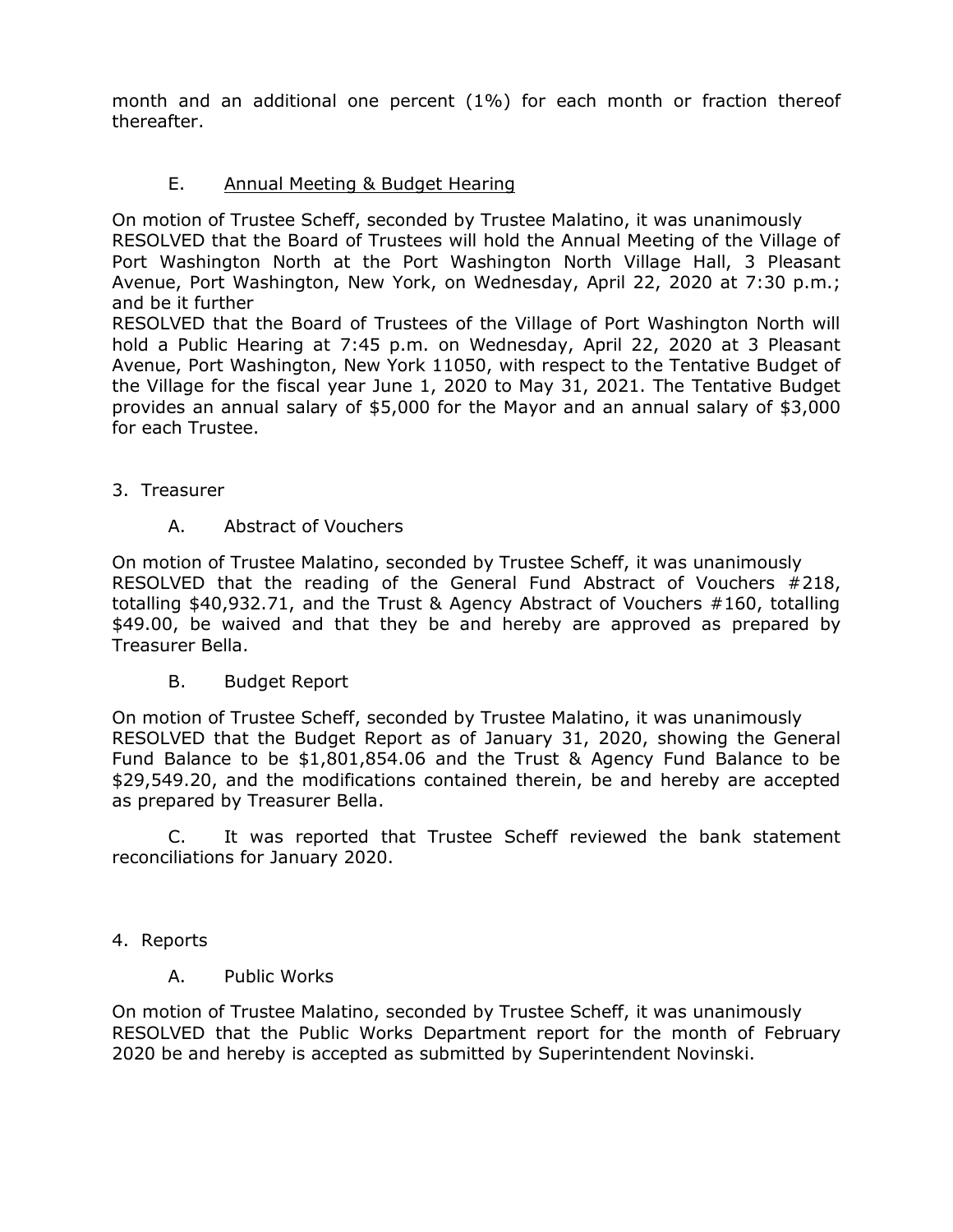B. Building Department

1. On motion of Trustee Malatino, seconded by Trustee Scheff, it was unanimously

RESOLVED that the Building Department report for February 2020 be and hereby is accepted as submitted by Superintendent Barbach and Inspector Lauria.

2. The Board reviewed the application of Bill Hogan of Tonsa Automotive at 83 Harbor Road (premises designated on the Nassau County Land & Tax Map as Section 4, Block J, Lot 730). On motion of Trustee Cohen, seconded by Trustee Scheff, it was unanimously

RESOLVED that the following sign permits be and hereby are approved:

a. PA2019-243, a 4-foot high by 8-foot long by 10-inch deep illuminated ground sign on the left side of the front of the building, with an overall height of 5-foot 6-inches; and

b. PA2019-244, a 4-foot high by 8-foot long by 10-inch deep illuminated ground sign on the right side of the front of the building, with an overall height of 5-foot 6-inches; and

c. PA2019-245, a 4-foot 11-inch high by 39-foot 2-inch long by 8-inch deep illuminated wall front sign on the side of the building, with an overall height of 21 feet.

C. Emergency Management & Traffic Safety

On motion of Trustee Cohen, seconded by Trustee Scheff, it was unanimously RESOLVED that the Emergency Management and Traffic & Safety reports for the month of January 2020 be and hereby is accepted as presented by Commissioner Kaplan.

D. Justice Court

The Board accepted the Justice Court report for the months of December 2019 and January 2020.

5. Business

A. On motion of Trustee Malatino, seconded by Trustee Scheff, it was unanimously

RESOLVED that the Village engage the services of Beth Epstein as a part-time administrative assistant, for that period of time when Deputy Clerk Kropacek will be absent, for less than 20 hours per week at the rate of pay of \$20.00 per hour.

# B. On-Call GIS Support Services – H 2 M Engineers

On motion of Trustee Malatino, seconded by Trustee Cohen, it was unanimously RESOLVED that the Village hereby engages the professional engineering services of H 2 M to provide the Village with on-call GIS support services, at the "2020 Hourly Rate Schedule" and at a cost not to exceed \$5,000.00, as more particularly set forth in the proposal dated November 26, 2020.